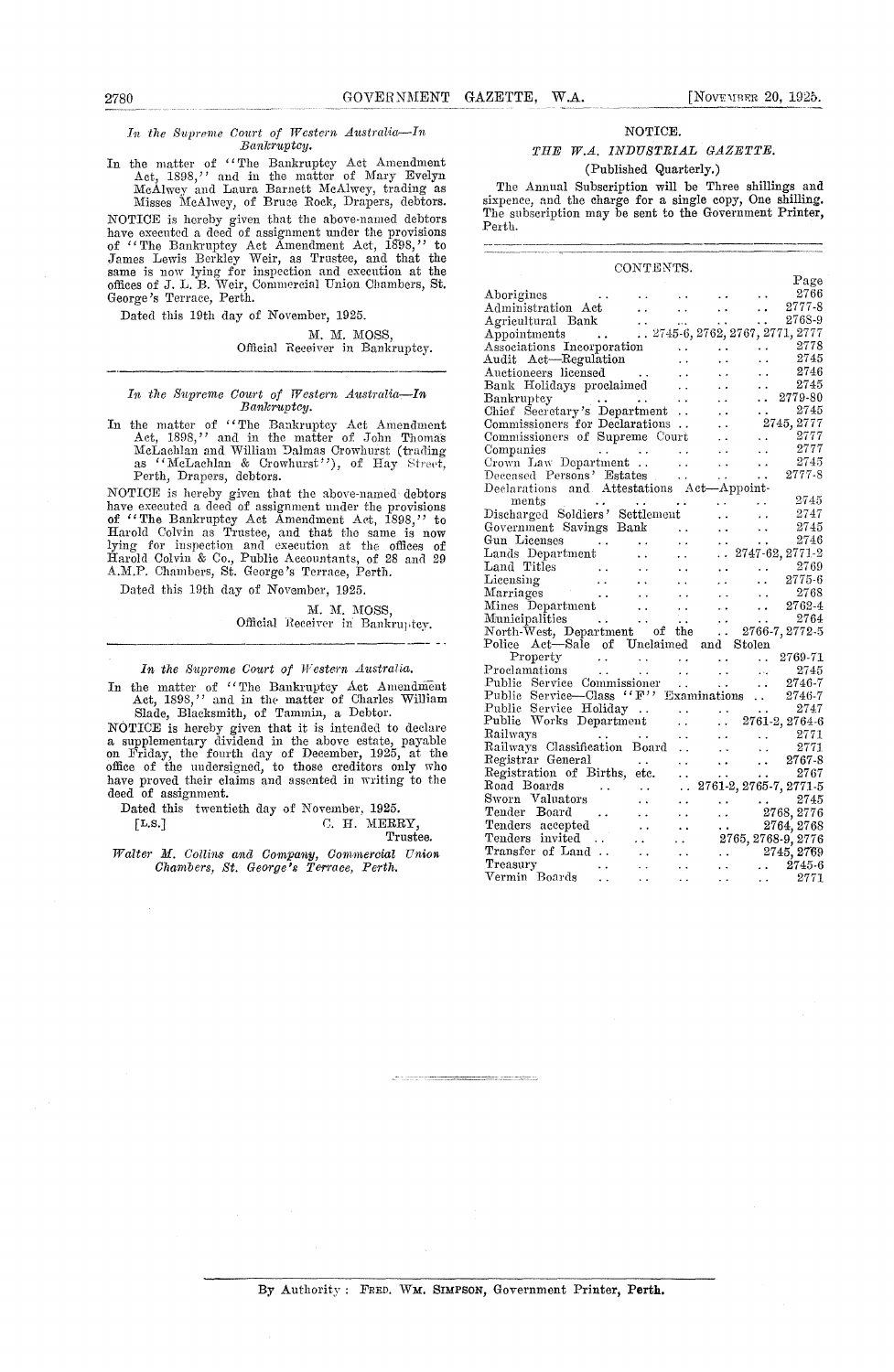

# Government Gazette

# PERTH, FRIDAY, 20 NOVEMBER 1925 No. 53

© STATE OF WESTERN AUSTRALIA

# **CONTENTS**

Aborigines Administration Act Agricultural Bank Appointments Associations Incorporation Audit Act—Regulation Auctioneers licensed Bank Holidays proclaimed Bankruptcy Chief Secretary's Department Commissioners for Declarations Commissioners of Supreme Court Companies Crown Law Department Deceased Persons' Estates Declarations and Attestations Act—Appointments Discharged Soldiers' Settlement Government Savings Bank Gun Licenses Lands Department Land Titles Licensing Marriages Mines Department Municipalities North-West, Department of the Police Act—Sale of Unclaimed and Stolen Property Proclamations Public Service Commissioner Public Service—Class "F" Examinations Public Service Holiday Public Works Department Railways Railways Classification Board Registrar General Registration of Births, etc. Road Boards Sworn Valuators Tender Board Tenders accepted Tenders invited